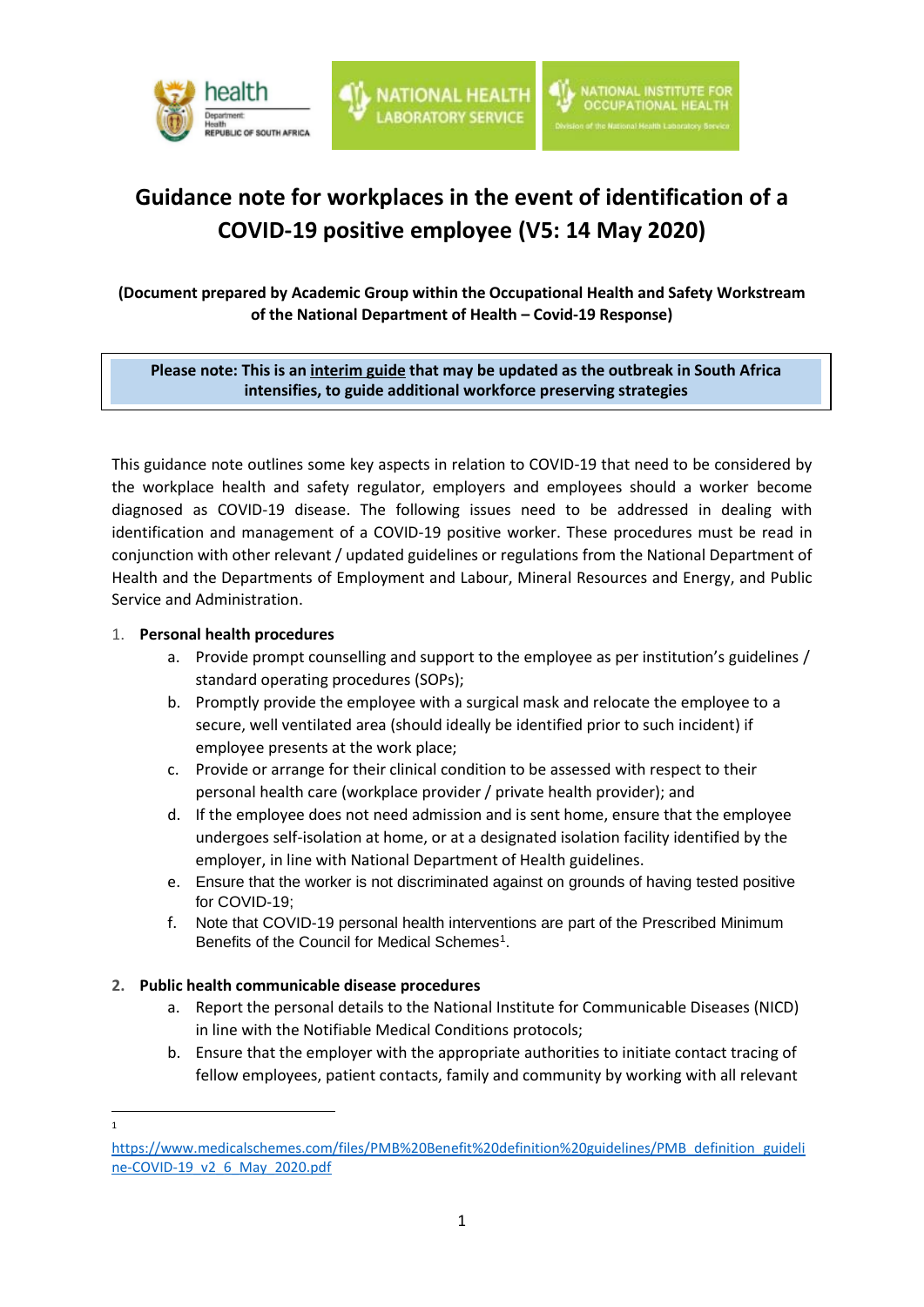stakeholders such as outlined in the NICD Guidelines for case-finding, diagnosis, management and public health response in South Africa;<sup>1</sup>

c. Assist district / provincial health authorities and the NICD to identify close contacts and facilitate quarantine and / or isolation as per the guidelines above.

## **3. Infection prevention and control procedures**

- a. Identify Infection Prevention and Control (IPC) practitioners that are able to advise on specific IPC procedures to be followed in the workplace. Workplaces can access this through Provincial Department of Health or via the NICD Hotline 0800 029 999;
- b. Implement protocols to prevent further infection spread in the workplace to workers, clients, visitors and suppliers
- c. Depending on the initial investigation and the number of infected workers, this may entail temporary closure of affected work areas, for decontamination in line with the relevant regulatory authorities' guidance.

## **4. Workplace related occupational health and safety procedures**

- a. Relevant staff members (preferably staff of the occupational health services) must conduct an incident-based risk assessment - find out what went wrong, identify lapses in current workplace control measures such as disinfection, personal protective equipment (PPE), social distancing, education/training, staff symptom screening / testing / monitoring) and take steps to address gaps;
- b. Clean and decontaminate the area that has been identified as per COVID-19 national IPC Guidelines;
- c. Implement improved control measures based on the risk assessment, in consultation with the Health and Safety Committee and/or COVID-19 Committee
- d. Communicate details of the incident in accordance with appropriate communication lines that exist with management, health and safety committee and/or COVID-19 committee and co-workers including organised labour (notwithstanding respecting the confidentiality rights of the affected employee);
- e. Communicate incident investigation and remedial measures taken by the employer to relevant authorities and committees;
- f. Manage return to work of affected employees in line with protocols and special circumstances, which should include completion of isolation period, ensuring public health, personal hygiene and social distancing measures, and ongoing close symptom monitoring of the employee on their return to work. It is recommended that this is informed by the Department of Employment and Labour directive on COVID-19 Occupational Health and Safety measures in workplaces COVID-19 (C19 OHS) 2020,<sup>2</sup> and the NDOH's Guidelines for symptom monitoring and management of essential workers for COVID-19 related infection. 3

## **5. Labour relations procedures**

- a. Management and labour should use the incident to work collectively and cooperatively to safeguard employees and the workplace to prevent future lapses and incidents;
- b. Management and organised labour should work cooperatively to address issues and strengthen labour relations to deal with challenges on an on-going basis;
- **c.** Organised labour representatives, health and safety representatives and committees should provide ongoing feedback to management on areas needing attention such as